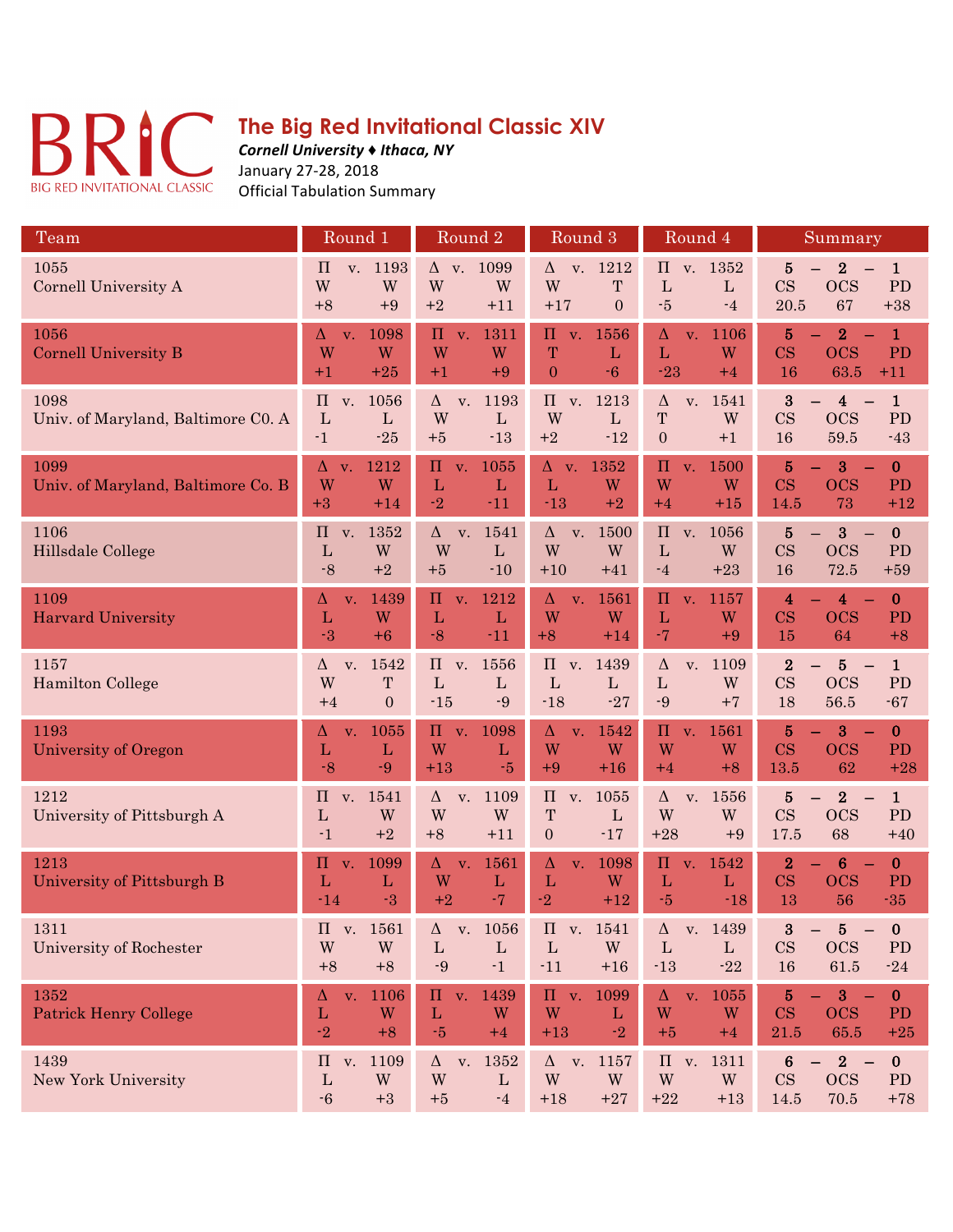| 1500<br><b>American University</b>      | 1556<br>Λ<br>$V_{\perp}$<br>W<br>L<br>$-10$<br>$+1$              | $\Pi$<br>1542<br>$V_{\perp}$<br>W<br>L<br>$-2$<br>$+9$         | $\Pi$<br>1106<br>V <sub>1</sub><br>L<br>L<br>$-10$<br>$-41$       | 1099<br>$\Lambda$<br>$V_{\odot}$<br>L<br>L<br>$-15$<br>$-4$       | $\mathbf{2}$<br>6<br>$\bf{0}$<br>CS<br><b>OCS</b><br>PD<br>18<br>57.5<br>$-72$ |
|-----------------------------------------|------------------------------------------------------------------|----------------------------------------------------------------|-------------------------------------------------------------------|-------------------------------------------------------------------|--------------------------------------------------------------------------------|
| 1541<br>Pennsylvania State University A | 1212<br>$\Lambda$<br>$V_{\cdot}$<br>W<br>L<br>$-2$<br>$+1$       | $\Pi$<br>1106<br>V <sub>1</sub><br>L<br>W<br>$-5$<br>$+10$     | 1311<br>$\Delta$<br>V.<br>W<br>L<br>$-16$<br>$+11$                | $\Pi$<br>1098<br>V.<br>T<br>$\mathbf{L}$<br>$\Omega$<br>$-1$      | $\boldsymbol{3}$<br>4<br>CS<br><b>OCS</b><br><b>PD</b><br>17<br>65.5<br>$-2$   |
| 1542<br>Pennsylvania State University B | 1157<br>п<br>V <sub>1</sub><br>T<br>L<br>$\Omega$<br>$-4$        | 1500<br>Δ<br>V <sub>1</sub><br>W<br>L<br>$-9$<br>$+2$          | Π<br>1193<br>V <sub>1</sub><br>L<br>L<br>$-9$<br>$-16$            | 1213<br>Δ<br>$V_{\odot}$<br>W<br>W<br>$+5$<br>$+18$               | 3<br>4<br>CS<br><b>OCS</b><br><b>PD</b><br>11.5<br>62.5<br>$-13$               |
| 1556<br>University of Texas, Austin     | 1500<br>$\Pi$<br>$V_{\cdot}$<br>W<br>L<br>$\mathbf{-1}$<br>$+10$ | 1157<br>$\Lambda$<br>V <sub>1</sub><br>W<br>W<br>$+15$<br>$+9$ | 1056<br>$\Lambda$<br>V <sub>1</sub><br>W<br>T<br>$+6$<br>$\Omega$ | $\Pi$<br>v. 1212<br>$\mathbf{L}$<br>$\mathbf{L}$<br>$-28$<br>$-9$ | 3<br>4<br><b>PD</b><br>CS<br><b>OCS</b><br>15.5<br>69.5<br>$+2$                |
| 1561<br><b>Boston College</b>           | 1311<br>Λ<br>V <sub>1</sub><br>L<br>L<br>$-8$<br>$-8$            | 1213<br>$\Pi$<br>V <sub>1</sub><br>W<br>L<br>$-2$<br>$+7$      | 1109<br>Π<br>V <sub>1</sub><br>L<br>L<br>$-8$<br>$-14$            | Δ<br>1193<br>$\overline{\mathbf{v}}$ .<br>L<br>L<br>$-8$<br>$-4$  | $\mathbf{0}$<br>1<br>CS<br><b>OCS</b><br><b>PD</b><br>57.5<br>14<br>$-45$      |

#### Notes:

Opening coin flip: Heads- Higher  $#$  = Better Rank

Round 3 coin flip: Heads- Right Side is Defense